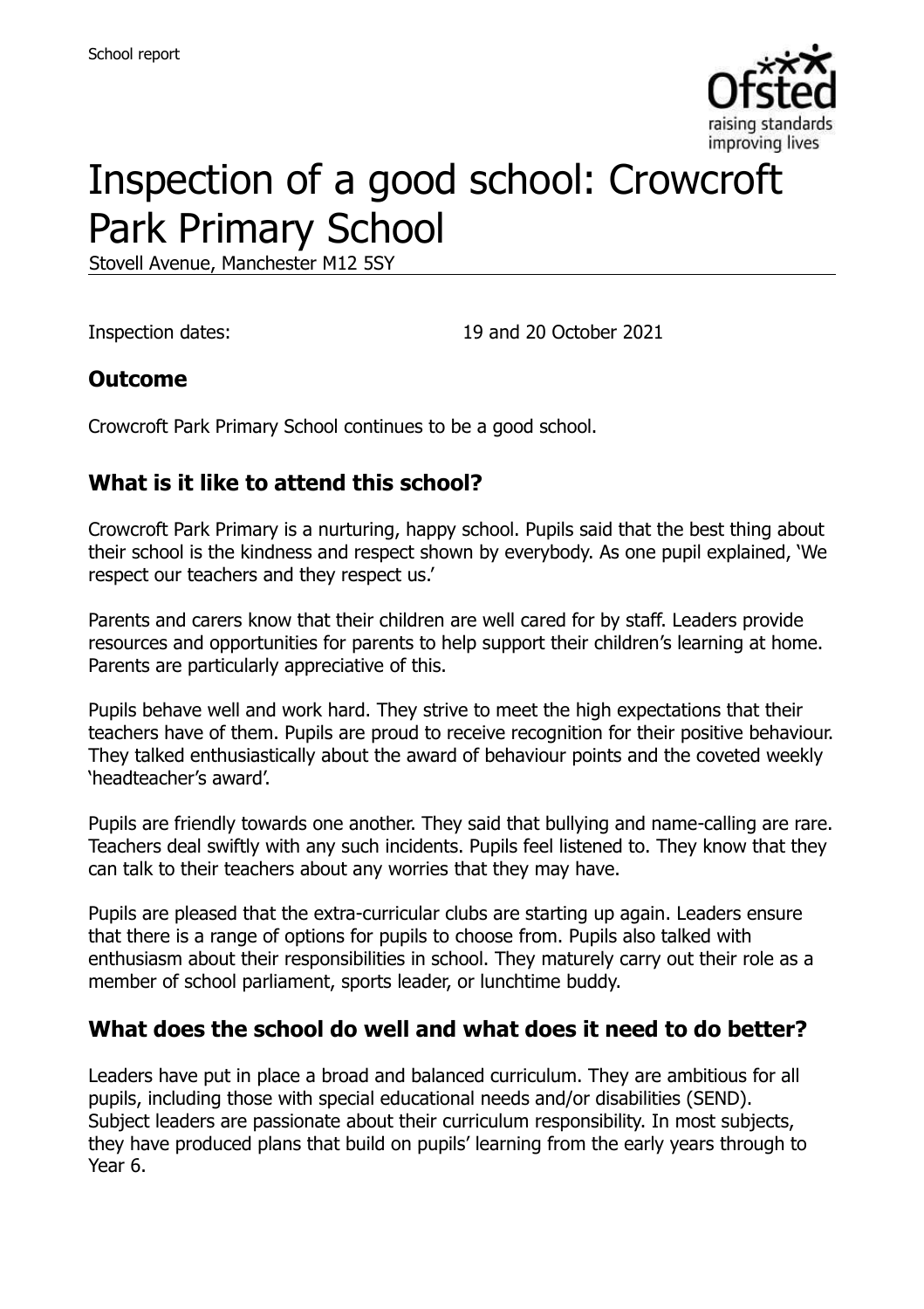

Some subjects are particularly effective. In these subjects, pupils' prior learning is built on carefully. As a result, pupils achieve well. For example, in key stage 2, pupils continue to deepen their understanding of the different sources of information that historians use. By Year 6, pupils can explain that some sources of evidence may have been written from a biased viewpoint and are therefore less reliable.

A small number of subjects are less well developed. The restrictions caused by the COVID-19 pandemic have hindered subject leaders from implementing their curriculum plans. The restrictions have also limited the opportunities for staff training. As a result, some pupils do not achieve as well as they could in these subjects.

Leaders understand the importance of reading. Teachers use a wide range of carefully chosen texts to help pupils develop a love of reading. Older pupils can name a range of authors. They told the inspector that they love reading.

Children enjoy listening to stories and rhymes from the moment they enter early years. This is supporting them to develop their communication and language. Children are taught phonics in a logical order. This helps them build on what they know and remember. Children and older pupils who fall behind in their phonics knowledge are given extra support to help them catch up. However, some staff are not well trained in the school's approach to teaching phonics. Occasionally, the books that pupils read do not match the sounds that they know. This stops a few pupils from reading fluently and accurately.

Leaders and staff use a range of checks to quickly identify the needs of pupils with SEND. Staff are knowledgeable about how to adapt teaching so that pupils with SEND can access the same curriculum as everybody else. These actions are helping pupils with SEND to achieve as well as their classmates.

Pupils display effective learning behaviours. They work hard and with enthusiasm. There is no low-level disruption to interrupt learning. Across the school, pupils are polite and well-mannered. At lunchtimes, they play cricket and basketball, showing respect for their teammates and opponents.

Pupils learn about topics such as the qualities that make a good friend and the importance of equality. Pupils told the inspector that they feel everybody should have the same opportunities in life.

Governors have an accurate view of the school. They provide support and challenge to check that the priorities for improvement are met. Staff are appreciative of the regard that leaders have for their workload and well-being.

### **Safeguarding**

The arrangements for safeguarding are effective.

Leaders ensure that staff receive regular, up-to-date training. Staff are able to identify signs of abuse or neglect. They know how to report any concerns in order to protect pupils who may be at risk.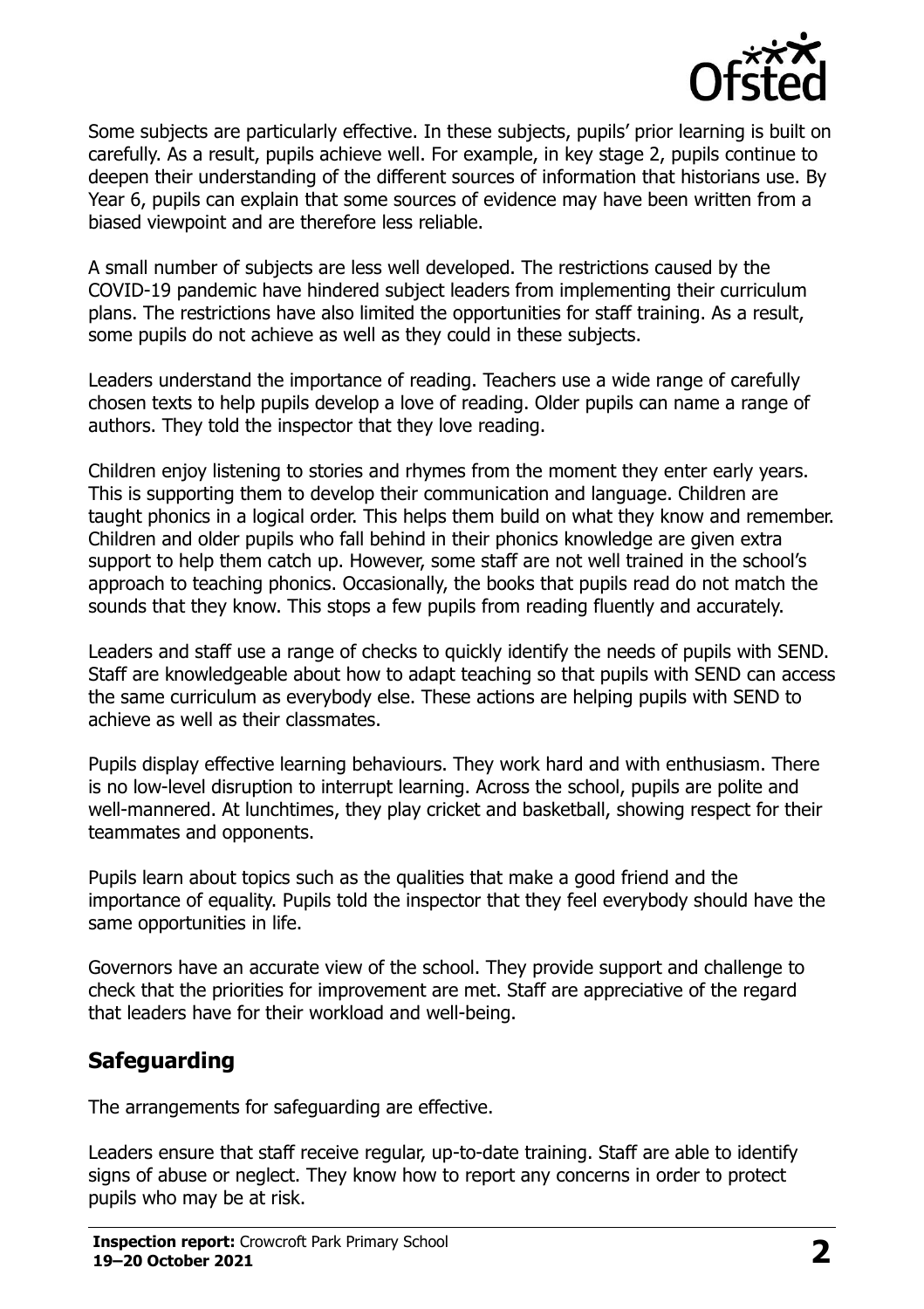

Teachers help pupils to stay safe. Staff teach pupils to be alert to the risks in the local area as well as online. Leaders have used outside agencies to provide any additional support for vulnerable pupils and their families, whenever required.

# **What does the school need to do to improve?**

# **(Information for the school and appropriate authority)**

- A small number of staff have not received the training that they need to deliver the phonics programme effectively. This leads to variation in how phonics is taught. In addition, some of the books that are used to support younger pupils' reading are not matched to the sounds that they know. This prevents some pupils from reading accurately and fluently. Leaders should ensure that they provide staff with appropriate training so that there is a common approach to building pupils' phonics knowledge.
- A small number of subject plans are less well implemented. Staff have also not had recent training in the teaching of these subjects. As a result, pupils do not achieve as well as they could. Leaders should ensure that staff are fully trained to deliver the curriculum. They should also check how well the curriculum plans are being delivered and the impact that this is having on pupils' learning.

## **Background**

When we have judged a school to be good, we will then normally go into the school about once every four years to confirm that the school remains good. This is called a section 8 inspection of a good or outstanding school, because it is carried out under section 8 of the Education Act 2005. We do not give graded judgements on a section 8 inspection. However, if we find evidence that a school would now receive a higher or lower grade, then the next inspection will be a section 5 inspection. Usually this is within one to two years of the date of the section 8 inspection. If we have serious concerns about safeguarding, behaviour or the quality of education, we will deem the section 8 inspection as a section 5 inspection immediately.

This is the first section 8 inspection since we judged the school to be good in September 2016.

### **How can I feed back my views?**

You can use [Ofsted Parent View](https://parentview.ofsted.gov.uk/) to give Ofsted your opinion on your child's school, or to find out what other parents and carers think. We use information from Ofsted Parent View when deciding which schools to inspect, when to inspect them and as part of their inspection.

The Department for Education has further quidance on how to complain about a school.

If you are the school and you are not happy with the inspection or the report, you can [complain to Ofsted.](https://www.gov.uk/complain-ofsted-report)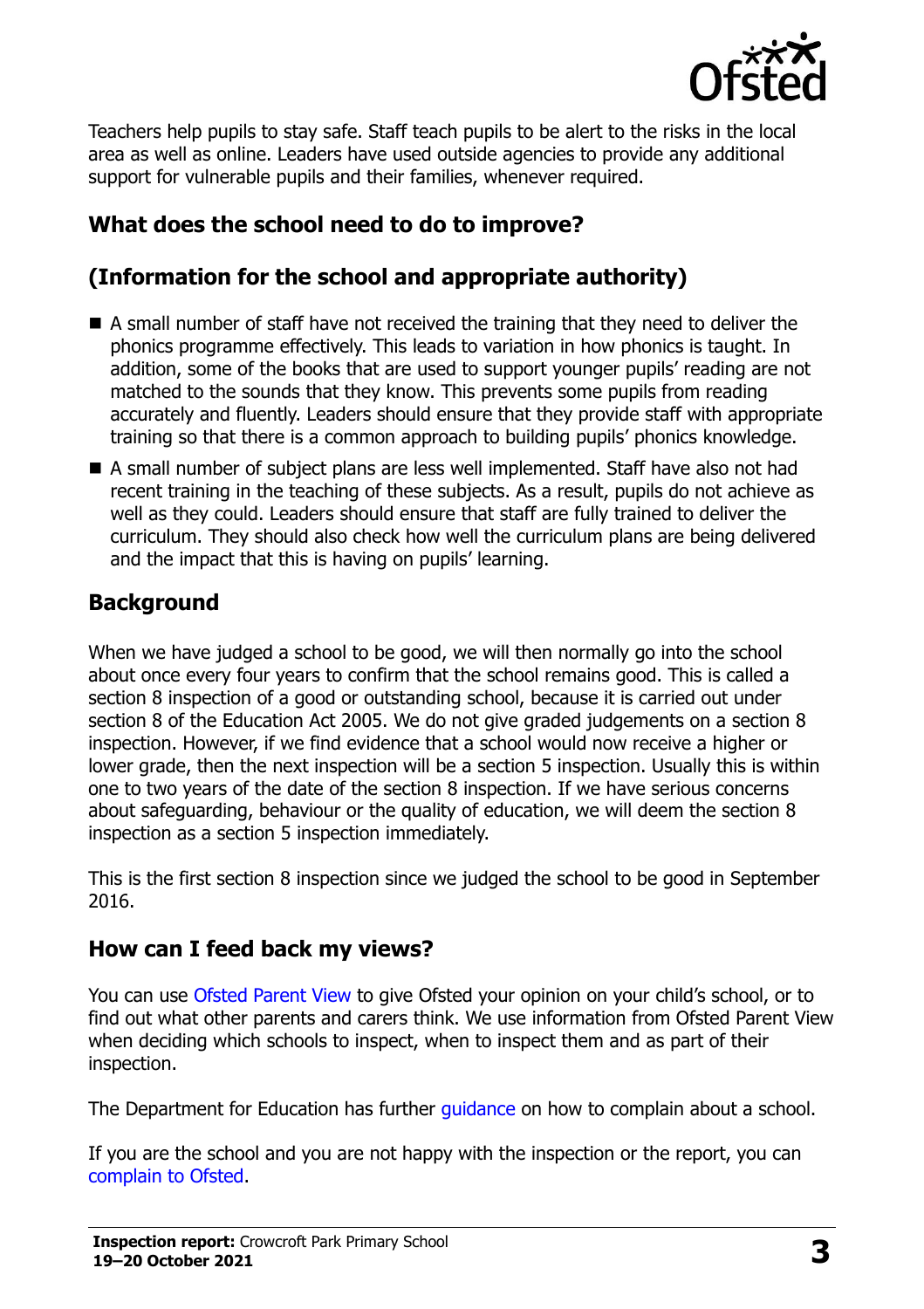

### **Further information**

You can search for [published performance information](http://www.compare-school-performance.service.gov.uk/) about the school.

In the report, '[disadvantaged pupils](http://www.gov.uk/guidance/pupil-premium-information-for-schools-and-alternative-provision-settings)' refers to those pupils who attract government pupil premium funding: pupils claiming free school meals at any point in the last six years and pupils in care or who left care through adoption or another formal route.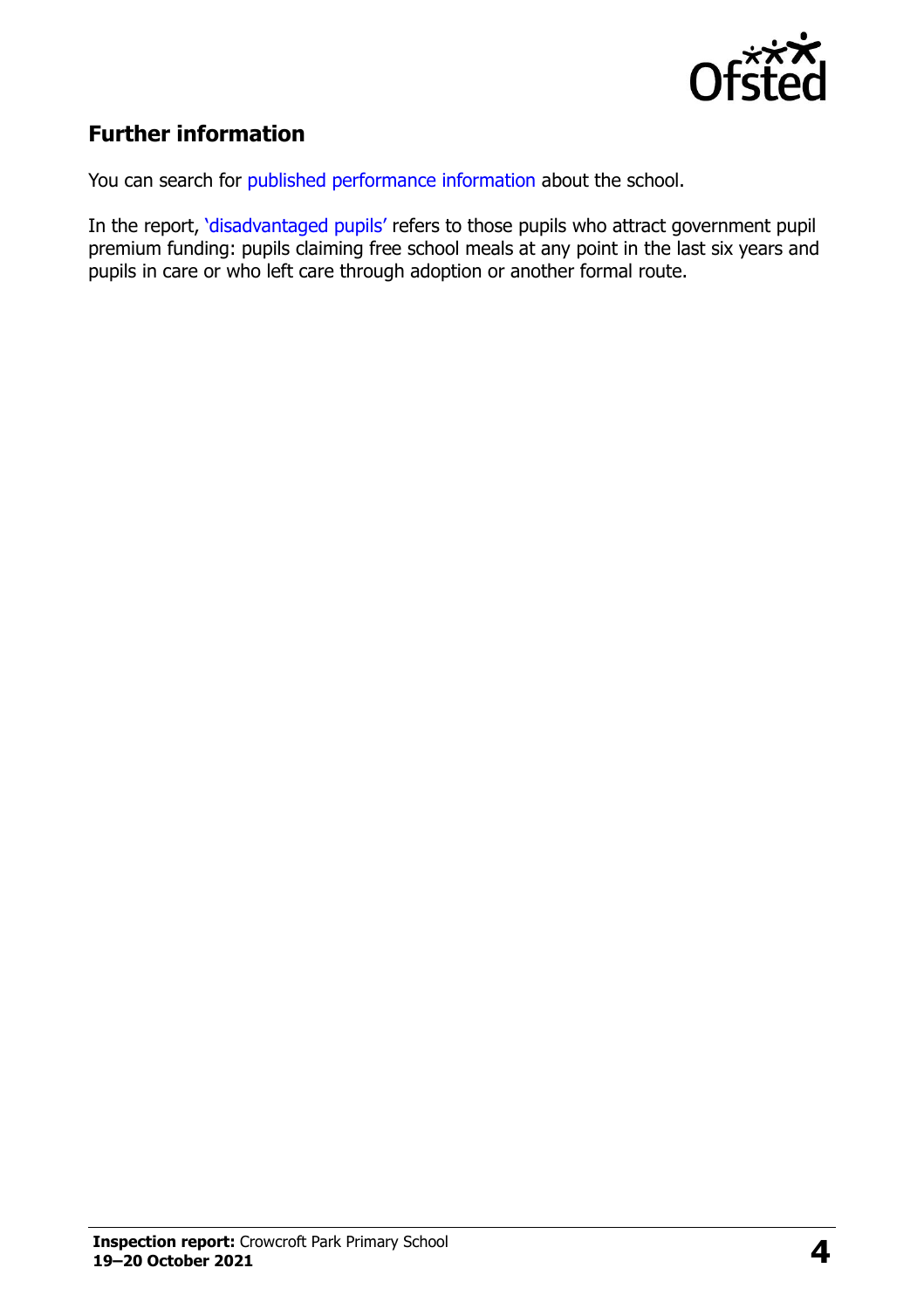

#### **School details**

| Unique reference number             | 105413                   |
|-------------------------------------|--------------------------|
| <b>Local authority</b>              | Manchester               |
| <b>Inspection number</b>            | 10204404                 |
| <b>Type of school</b>               | Primary                  |
| <b>School category</b>              | Community                |
| Age range of pupils                 | 3 to 11                  |
| <b>Gender of pupils</b>             | Mixed                    |
| Number of pupils on the school roll | 235                      |
| <b>Appropriate authority</b>        | The governing body       |
| <b>Chair of governing body</b>      | <b>Charlotte Flower</b>  |
| <b>Headteacher</b>                  | Juliet Francis           |
| Website                             | www.crowcroftpark.net    |
| Date of previous inspection         | 27 and 28 September 2016 |

### **Information about this school**

- The headteacher was appointed in September 2021.
- The school does not make use of any alternative provision.
- The governing body manages the before-school provision.

### **Information about this inspection**

- This was the first routine inspection the school received since the COVID-19 pandemic began. The inspector discussed the impact of the pandemic with school leaders and has taken that into account in his evaluation of the school.
- During the inspection, the inspector held meetings with the headteacher, the deputy headteacher and four members of the governing body, including the chair of governors.
- The inspector observed pupils' behaviour at playtimes, lunchtime and during lessons. Pupils also talked to the inspector about their views on their school.
- The inspector carried out deep dives in reading, history and mathematics. These involved visiting lessons with subject leaders, discussing curriculum plans, talking to pupils and teachers, and looking at pupils' work.
- The inspector held discussions with the subject leaders for physical education and music. He also observed pupils reading to a familiar adult.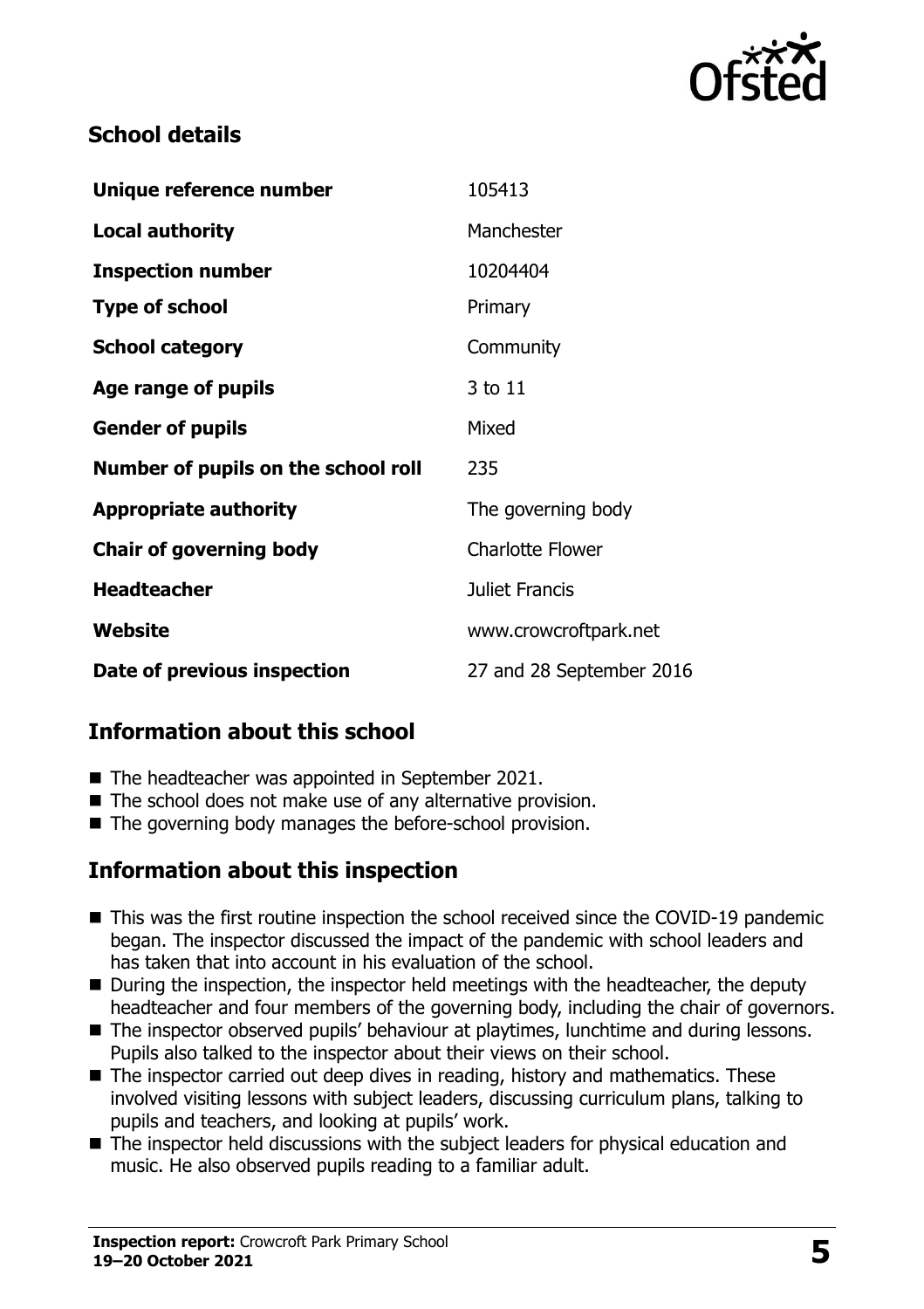

■ The inspector considered the responses to Parent View, Ofsted's online questionnaire, and parents' free-text comments. He also spoke to parents at the start of the school day.

#### **Inspection team**

John Tomlinson, lead inspector **Her Majesty's Inspector**